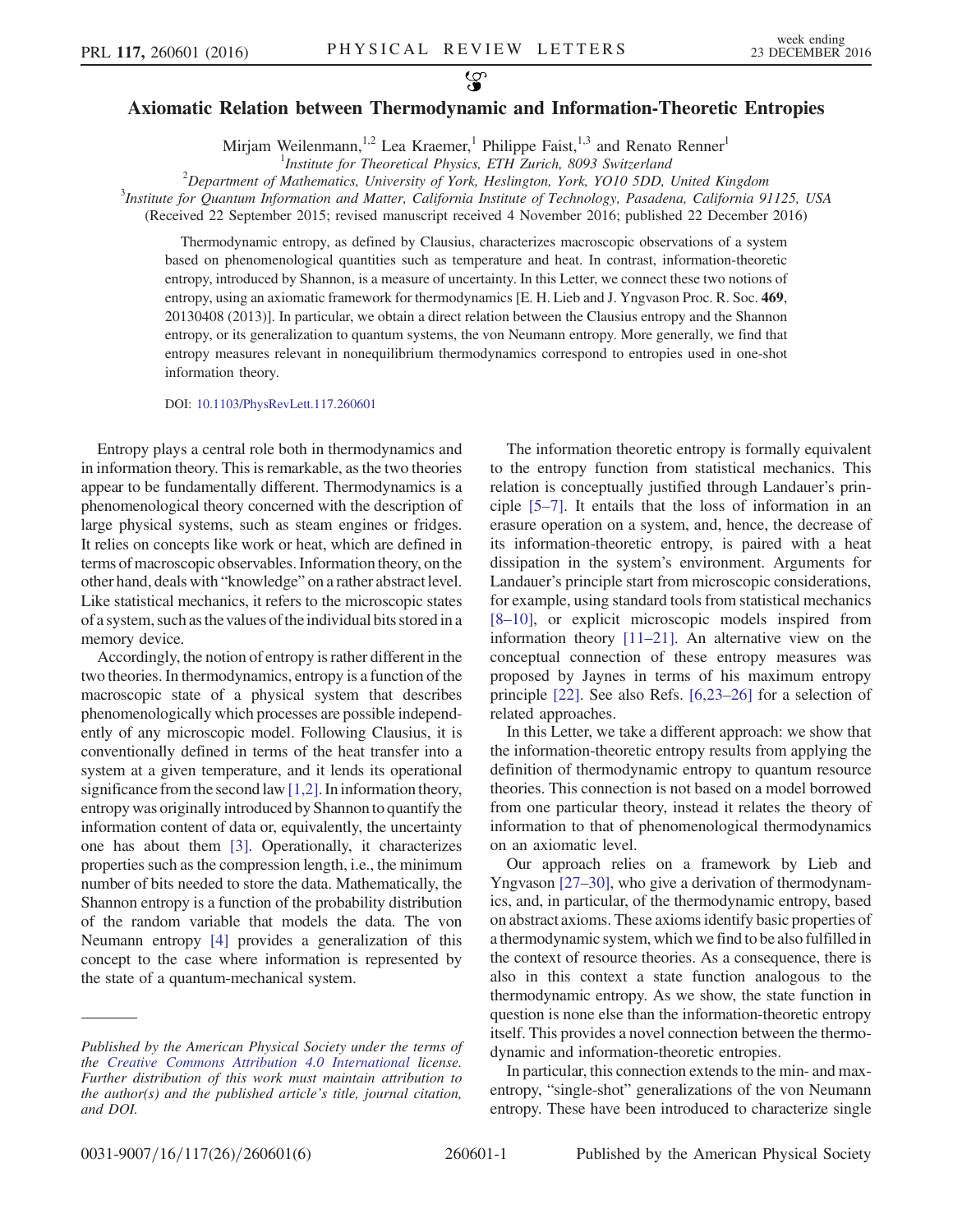instances of information-theoretic tasks [\[31,32\]](#page-4-7). We show that they, too, can be obtained from the same axiomatic approach as thermodynamic entropy. In order to demonstrate this, we consider an extension of Lieb and Yngvason's framework to nonequilibrium states [\[29\]](#page-4-8), with which these entropy measures are recovered. Our work bears some resemblance to the study of entanglement theory using similar tools [\[33](#page-4-9)–35].

The remainder of this Letter is organized as follows. We start with a summary of the Lieb-Yngvason framework for thermodynamics. As a first technical contribution, we show that the framework is applicable to a microscopic description of thermodynamic systems by resorting to a quantum resource theory. We then show that the corresponding entropy measures defined within the framework coincide with information-theoretic entropies (Proposition 1). We subsequently extend these considerations to other thermodynamic quantities such as the Helmholtz free energy (Proposition 2).

Lieb and Yngvason's approach.—The axiomatic framework by Lieb and Yngvason follows a history of developments towards a mathematically rigorous treatment of thermodynamics [27–[29,36](#page-4-6)–45]. Lieb and Yngvason [27–[29\]](#page-4-6) consider the set  $\Gamma$  of all equilibrium states of a thermodynamic system and equip this space with an order relation, denoted by  $\prec$ . For X and  $Y \in \Gamma, X \prec Y$  means that the state  $Y$  is "adiabatically accessible" from the state  $X$  "by means of an interaction with some device consisting of some auxiliary system and a weight in such a way that the auxiliary system returns to its initial state at the end of the process, whereas the weight may have risen or fallen" [\[27\]](#page-4-6). It is, moreover, assumed that two systems  $X, X'$  can be composed, denoted by  $(X, X')$ , as well as that a system X can be scaled by<br>a factor  $\lambda$  denoted by  $\lambda X$ . The scaling corresponds to a factor  $\lambda$ , denoted by  $\lambda X$ . The scaling corresponds to considering a fraction  $\lambda$  of the substance in X.

Provided  $\prec$  obeys some natural axioms, Lieb and Yngvason show that there is an essentially unique *thermo*dynamic entropy S that correctly characterizes all possible state transformations, which is given by

$$
S(X) = \sup \{ \lambda : ((1 - \lambda)X_0, \lambda X_1) \prec X \}
$$
 (1a)

$$
= \inf \{ \lambda : X \prec ((1 - \lambda)X_0, \lambda X_1) \}, \tag{1b}
$$

where  $X_0$  and  $X_1$  are two reference states whose choice alter S only by an affine change of scale [\[46\]](#page-4-10). Intuitively, if the state X can be reached adiabatically from  $X_0$ , and  $X_1$ can be attained from  $X$ , then the entropy  $S(X)$  is defined as the optimal  $\lambda$  such that the state X can be created from  $X_0$ and  $X_1$  combined at a ratio  $(1 - \lambda) : \lambda$  by an adiabatic process. Physically, S corresponds to the usual thermodynamic entropy as defined by Clausius via the heat  $\delta Q_{\text{rev}}$ transferred into a system at a given temperature  $T$  in a reversible process,  $dS = \delta Q_{\text{rev}}/T$ .

Lieb and Yngvason have extended this framework to include certain nonequilibrium states [\[29\]](#page-4-8). The states of the corresponding extended state space,  $\Gamma_{ext}$ , obey weaker axioms than those of  $\Gamma$ . For instance, they may not be scalable. The entropy  $S$  can, in general, not be uniquely extended to  $\Gamma_{ext}$ . However, one can bound all monotonic extensions of S to  $\Gamma_{ext}$  from below and above by two quantities  $S_$  and  $S_$  [\[29\].](#page-4-8) These quantities give necessary criteria as well as sufficient criteria for adiabatic transitions between thermodynamic nonequilibrium states. Here we use instead slightly adapted quantities, defined as

$$
\tilde{S}_{-}(X) = \sup \{ \lambda : ((1 - \lambda)X_0, \lambda X_1) \prec X \}
$$
 (2a)

$$
\widetilde{S}_+(X) = \inf \{ \lambda : X \prec ((1 - \lambda)X_0, \lambda X_1) \}. \tag{2b}
$$

While they are essentially equivalent to  $S_$  and  $S_+$ , they are the more natural quantities within the context we consider (cf. also Supplemental Material [\[47\]](#page-4-11) for a detailed analysis).

Information-theoretic entropy measures.—Information theory is concerned with data and their processing. In quantum information theory, which we consider here for generality, data are encoded in quantum systems [\[61\]](#page-4-12), whose states are described by the density operator formalism. Throughout this Letter, we restrict our attention to finite-dimensional quantum systems. Information is quantified using an information-theoretic entropy measure, most commonly the von Neumann entropy  $H(\rho) = -\text{tr}(\rho \log \rho)$ . Note that log denotes the logarithm with respect to base 2 in this Letter. The information-theoretic significance of the von Neumann entropy can be established in various ways, e.g., axiomatically [\[3,62](#page-3-1)–65]. Other useful entropy measures are the min and the max entropy. The min entropy is defined as  $H_{\min}(\rho) = -\log \|\rho\|_{\infty}$ , where  $\|\rho\|_{\infty}$  denotes the maximal eigenvalue of  $\rho$ . Operationally, it describes the amount of randomness that can be extracted deterministically from data in state  $\rho$  [\[32,66\].](#page-4-13) The max entropy is defined as  $H_{\text{max}}(\rho) = \log \text{rank}\rho$ , and quantifies the number of qubits needed to store data in state  $\rho$  [\[31\]](#page-4-7).

Equilibrium states and order relation in the microscopic picture.—To apply Lieb and Yngvason's framework to a microscopic description of systems, as employed in information theory, we need to formally specify the various ingredients (such as the order relation) that the abstract framework requires. First, we identify the set of "equilibrium states" of an information-bearing quantum system. These are defined as the class of states represented by flat density operators, that is, operators whose nonzero eigenvalues are all equal [\[16\].](#page-4-14) They stand out due to their scalability and comparability, like the equilibrium states in the thermodynamic framework. (The term equilibrium follows Lieb and Yngvason's terminology.)

We define the composition of states as their tensor product. This does not exclude the possibility of correlations being established between subsystems, but it merely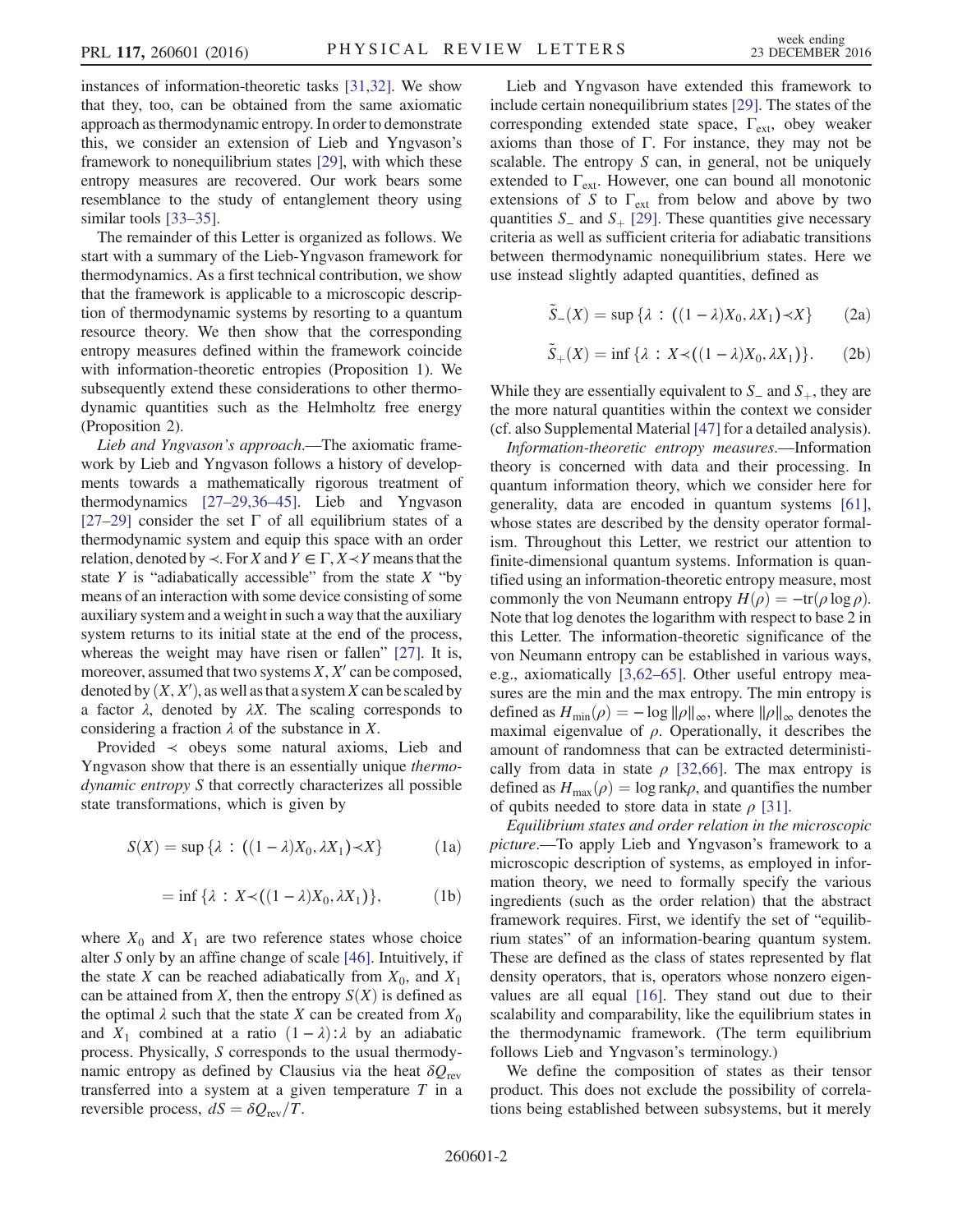asserts that before any interaction takes place these systems are independent [\[15,16\].](#page-4-15) For the composition with an ancilla, this can be ensured by choosing an ancilla that has never interacted with the system before or that has been decoupled through other interactions.

The notion of an "adiabatic process," in the sense of Lieb and Yngvason, translates to any combination of the following three quantum operations; the order relation characterizes which states can be transformed to which others via such a process: (i) composition with an extra ancilla system in an equilibrium state; (ii) reversible and energy-preserving interaction of the system and the ancilla with a weight system [\[67\]](#page-4-16); (iii) removal of the ancilla system, whose final reduced state must be the same as its initial state.

Note that these operations are independent of the particular model used to describe the weight system. In fact, the weight system should be understood as a representative for any work storage system, which may also be modeled via a potential, as, e.g., in Ref. [\[68\].](#page-4-17) It can also be shown that the above operations are equivalent to the socalled noisy operations [\[69,70\]](#page-4-18), a quantum resource theory that plays a prominent role in information theory. In general, a resource theory is defined by restricting the set of all quantum operations to a subset, the allowed transformations. Given such a set of allowed transformations, the aim of a resource-theoretic analysis is now to characterize which states can be interconverted and which tasks can be achieved with these transformations. In the case of noisy operations, a state transformation from  $\rho$  to  $\sigma$ is possible if and only if  $\rho \prec_M \sigma$  [\[69,70\]](#page-4-18), where  $\prec_M$  denotes the matrix majorization relation [\[71,72\].](#page-5-0) (See also Sec. II A of the Supplemental Material [\[47\]](#page-4-11) for further details on quantum resource theories).

We define scaling a quantum system by  $\lambda \in \mathbb{N}$  to mean combining  $\lambda$  such systems, which coincides with the composition operation. For  $\lambda = 2$ , for instance, the state  $ρ$  is scaled to a state  $ρ \otimes ρ$ . [\[73\].](#page-5-1) We then extend this scaling operation to any  $\lambda \in \mathbb{R}_{>0}$ , as is explained in Sec. III of the Supplemental Material [\[47\]](#page-4-11).

Main results.—We apply Lieb and Yngvason's framework to the microscopic model detailed above. We show that Lieb and Yngvason's axioms are fulfilled in these settings, and, hence, the implications of the framework apply. This allows us to derive corresponding entropy measures, which are furthermore unique for equilibrium states. Specifically, we obtain the following statement, the formal derivation of which is based on properties of the matrix majorization relation. The full proofs may be found in Sec. III of the Supplemental Material [\[47\]](#page-4-11).

*Proposition 1*.—Let states be ordered by the relation  $\prec_M$ as described above, and let the equilibrium states be those with flat spectrum. Then the unique thermodynamic entropy function S for equilibrium states coincides with the von Neumann entropy  $H$ . Furthermore, the two entropic

quantities relevant for nonequilibrium states,  $\tilde{S}_-$  and  $\tilde{S}_+$ , equal  $H_{\text{min}}$  and  $H_{\text{max}}$ , respectively.

In other words, quantum information theory can be viewed as an instance of thermodynamics in the sense of Lieb and Yngvason, and the corresponding thermodynamic entropy is precisely the information-theoretic entropy.

It is natural to consider other, nonadiabatic processes within the same mathematical framework, for instance, scenarios where the system is in contact with additional reservoirs. In case the system interacts with a heat bath, the equilibrium states can be taken to be the thermal states of fixed temperature  $T$ , corresponding to the temperature of the bath, as also known from the canonical ensemble in statistical mechanics.

In such a setting, the processes on the system of interest are the thermal operations, introduced in Refs. [\[11,14,16\]](#page-4-3). These consist of (i) composition with an ancillary system in a thermal state relative to the heat bath at temperature  $T$ ; (ii) reversible and energy-conserving transformation of the system and the ancilla; (iii) removal of any subsystem.

These operations have been extensively studied and used to understand and characterize possible thermodynamic operations in information-theoretic terms (see, for instance, Refs. [\[14,16,20\]\)](#page-4-19). As in Refs. [\[16,20\],](#page-4-14) we restrict our analysis to states of the system that are block diagonal in the energy eigenbasis. This restriction allows us to avoid technical difficulties when dealing with coherent superpositions of energy levels; other works have also studied general transformations beyond this restriction [\[74](#page-5-2)–76].

The thermal operations are characterized with the mathematical notion of thermomajorization [\[16\]](#page-4-14), denoted here by  $\prec_T$ . This order relation obeys Lieb and Yngvason's axioms, and, as before, we may deduce corresponding thermodynamic entropy measures.

Proposition 2.—For states ordered by means of thermal operations through the relation  $\prec_T$  the unique function S for thermal states coincides with the Helmholtz free energy F, and the two quantities  $\tilde{S}_-$  and  $\tilde{S}_+$ , relevant for ponthermal states, correspond to  $F$ , and  $F$ , from nonthermal states, correspond to  $F_{\text{max}}$  and  $F_{\text{min}}$  from Refs. [\[16,20\],](#page-4-14) respectively.

The single-shot measures  $F_{\text{min}}$  and  $F_{\text{max}}$  were introduced in Refs. [\[16,20\]](#page-4-14) to describe the work needed for the formation of a state as well as to characterize the extractable work. Proposition 2 follows analogously to Proposition 1, but with the thermomajorization relation instead of the (standard) majorization; the former includes an additional transformation known as Gibbs rescaling [\[16,17,77](#page-4-14)–79] (cf. Sec. IV of the Supplemental Material [\[47\]](#page-4-11)).

Scenarios defined relative to other types of reservoirs, such as a particle [\[21\]](#page-4-20) or an angular momentum reservoir [\[80,81\]](#page-5-3), yield analogous results. Various settings, along with their corresponding order relation, equilibrium states, and resulting state functions, are summarized in Table [I](#page-3-2).

Discussion.—We have shown that, with minor adaptations, Lieb and Yngvason's framework is directly applicable to quantum resource theories, allowing us to put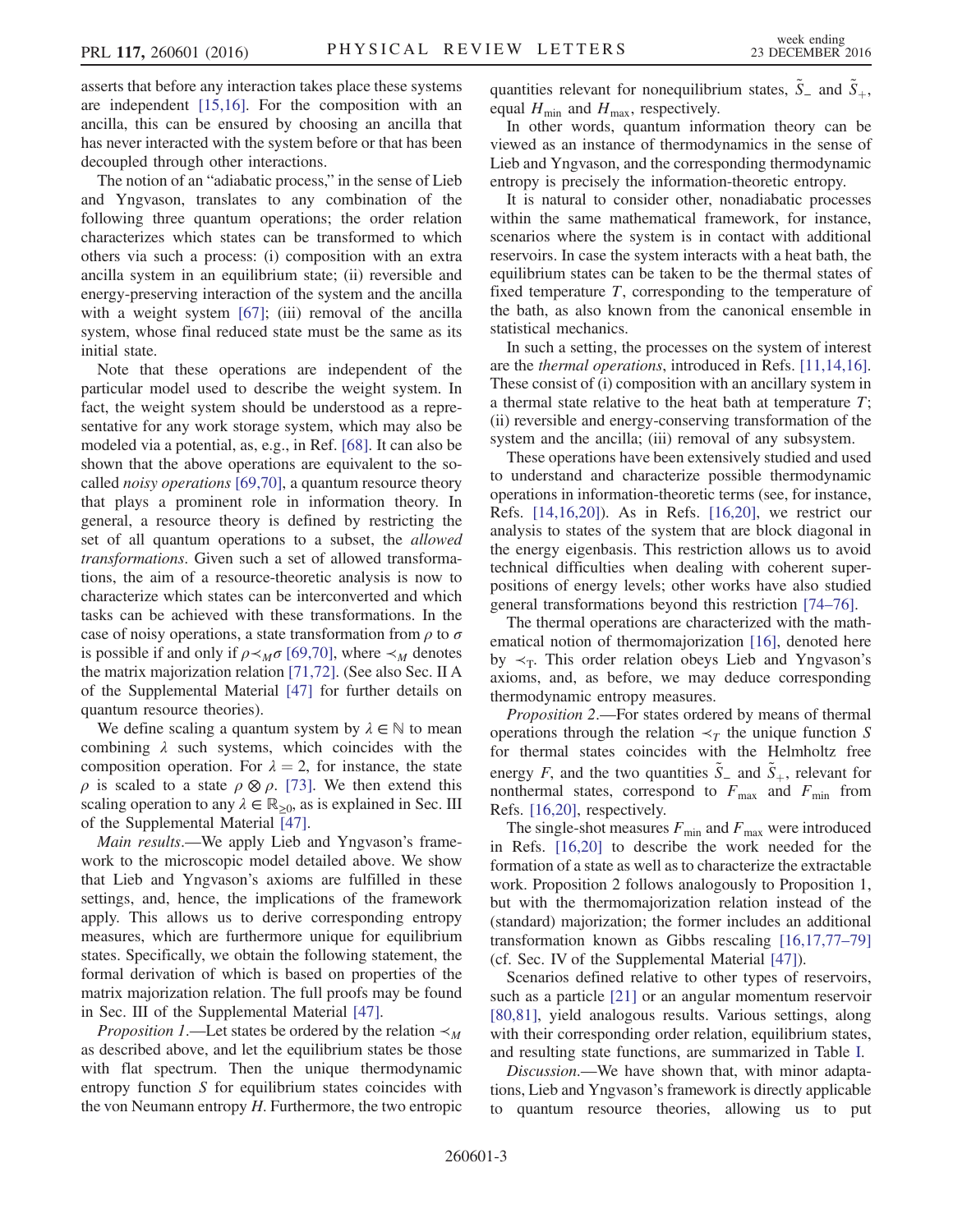<span id="page-3-2"></span>TABLE I. An overview on the application of the Lieb-Yngvason framework to various scenarios, as specified in the first column. The first two rows summarize the results of Propositions 1 and 2 (cf. Sec. V of the Supplemental Material [\[47\]](#page-4-11) for details on the other two scenarios).

| Setting                                                  | Processes                                        | Equilibrium states                                                                        | S                        | $S_-, \overline{S}_+$                         |
|----------------------------------------------------------|--------------------------------------------------|-------------------------------------------------------------------------------------------|--------------------------|-----------------------------------------------|
| Isolated system                                          | Noisy operations, $\prec_M$                      | $\sum (1/\text{rank}\rho) X_i\rangle\langle X_i $                                         | Entropy $H$              | $H_{\min}$ , $H_{\max}$                       |
| Interaction with a heat bath                             | Thermal operations, $\prec_{\tau}$               | $\sum_{i} \frac{e^{-\beta E_i}}{Z}  E_i\rangle \langle E_i $                              | Free Energy $F$          | $F_{\min}$ , $F_{\max}$                       |
| Interaction with a heat bath<br>and a particle reservoir | N, T operations, $\prec_{NT}$                    | $\sum (e^{-\beta(E_i-N_i\mu)}/\mathcal{Z})$<br>$\times  E_i, N_i\rangle\langle E_i, N_i $ | Grand potential $\Omega$ | $\Omega_{\text{min}}$ , $\Omega_{\text{max}}$ |
| Interaction with an angular<br>momentum reservoir        | <i>J</i> operations, $\prec$ <sub><i>I</i></sub> | $\sum (e^{-\hbar \gamma J_i}/\mathcal{Z}_J)  J_i\rangle\langle J_i $                      | Potential $S_I$          | $\tilde{S}_{J-}, \tilde{S}_{J+}$              |

thermodynamic and information-theoretic entropy on the same footing (see also Fig. [1\)](#page-3-3).

More generally, our approach points out the formal and conceptual parallels of phenomenological thermodynamics and quantum resource theories. It thus relates the classical thermodynamic description of a system (based on macroscopic properties) to a description in terms of the information (about the microscopic degrees of freedom) held by an observer. This underscores that the description of a physical system, in particular, its characterization with an entropy function, is observer dependent, hence, subjective.

We have justified the use of the majorization relation based on Lieb and Yngvason's adiabatic operations.

<span id="page-3-3"></span>

FIG. 1. The contribution of this Letter is to draw a connection between thermodynamic and information-theoretic entropy based on formal axioms and general principles such as additivity and monotonicity that are satisfied within both theories (Proposition 1). This replaces the textbook identification of entropy in thermodynamics and statistical mechanics based merely on analogies, such as common behavior of the two entropy functions in specific models like the ideal gas. The entropy functions in information theory and statistical mechanics are already formally equivalent, and conceptual links have been established through Jaynes' maximum entropy principle [\[22\],](#page-4-4) as well as through the works of Landauer [\[5\]](#page-4-1) and Bennett [\[6\]](#page-4-5) (based on explicit protocols that convert one into the other in an underlying microscopic model).

This relation also occurs naturally in information theory, however. Indeed, it expresses, for instance, an encoding operation or the inverse of a randomness extraction process [\[82\]](#page-5-4). We have also shown that order relations characterizing other resource theories are compatible with the axiomatic framework and allow us to derive corresponding "entropy functions" (cf. Proposition 2 and the Supplemental Material [\[47\]](#page-4-11)). We have in this way recovered the expression of the Helmholtz free-energy as well as corresponding single-shot counterparts [\[16,20\]](#page-4-14).

For a system interacting with a reservoir, our approach is so far limited to states that are block diagonal in a corresponding eigenbasis, e.g., in the particular case of a heat bath in the energy eigenbasis [\[16\]](#page-4-14). We leave for future work the question whether our results also hold for states that do not satisfy this property, which have been studied in Refs. [74–[76,83](#page-5-2)–85].

We expect that the approach presented in this work can be applied to relate other thermodynamic and informationtheoretic quantities. For example, by slightly changing the order relation to a smooth majorization relation, we presume it to yield so-called smooth entropy measures [\[31,86\]](#page-4-7). Furthermore, we have not treated processes where quantum side information about the system is exploited. This could be useful for performing thermodynamic operations [\[13\].](#page-4-21) We might anticipate that an appropriate extension of the Lieb-Yngvason framework would provide an axiomatic and operationally well-justified definition of the conditional entropy.

This project has been supported by the Swiss National Science Foundation (SNSF) via Project Grant No. 200021\_153296 and via the NCCR "QSIT," by the European Research Council (ERC) via Project No. 258932, and by the COST Action MP1209.

<span id="page-3-1"></span><span id="page-3-0"></span><sup>[1]</sup> R. Clausius, [Annu. Rev. Phys. Chem.](http://dx.doi.org/10.1002/andp.18541691202) **169**, 481 (1854).

<sup>[2]</sup> R. Clausius, [Annu. Rev. Phys. Chem.](http://dx.doi.org/10.1002/andp.18652010702) 201, 353 (1865).

<sup>[3]</sup> C. E. Shannon, [Bell Syst. Tech. J.](http://dx.doi.org/10.1002/j.1538-7305.1948.tb01338.x) 27, 379 (1948).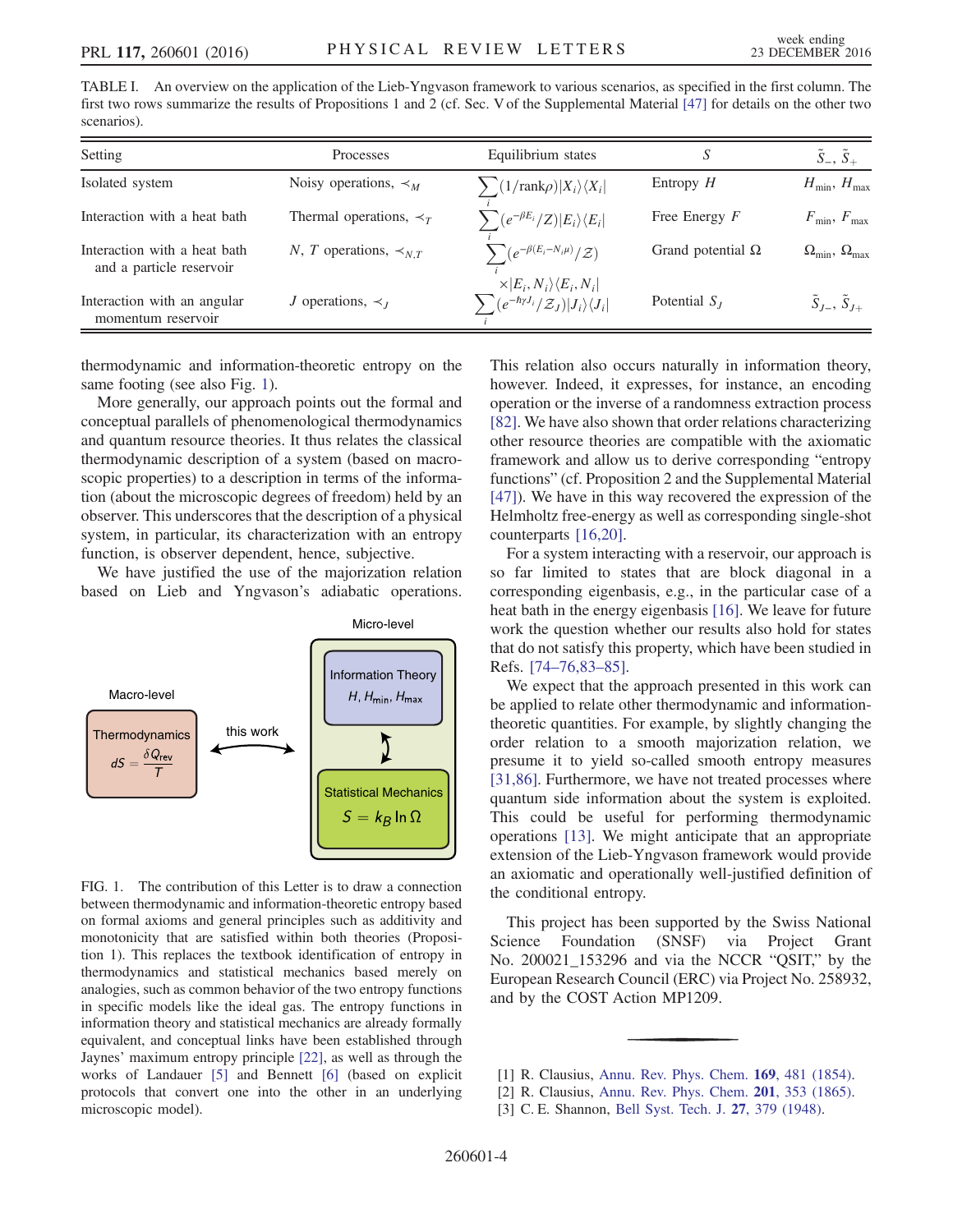- <span id="page-4-0"></span>[4] J. Von Neumann, Dimension Contemporary German Arts And Letters (Springer, New York, 1932), Vol. 42, p. 262.
- <span id="page-4-1"></span>[5] R. Landauer, [IBM J. Res. Dev.](http://dx.doi.org/10.1147/rd.53.0183) 5, 183 (1961).
- <span id="page-4-5"></span>[6] C. H. Bennett, [Int. J. Theor. Phys.](http://dx.doi.org/10.1007/BF02084158) **21**, 905 (1982).
- [7] H. S. Leff and A. F. Rex, Maxwell's Demon 2: Entropy, Classical and Quantum Information, Computing (Taylor & Francis, 2010, 2010), p. 502.
- <span id="page-4-2"></span>[8] B. Piechocinska, Phys. Rev. A 61[, 062314 \(2000\).](http://dx.doi.org/10.1103/PhysRevA.61.062314)
- [9] K. Shizume, Phys. Rev. E 52[, 3495 \(1995\)](http://dx.doi.org/10.1103/PhysRevE.52.3495).
- [10] D. Reeb and M. M. Wolf, New J. Phys. **16**[, 103011 \(2014\).](http://dx.doi.org/10.1088/1367-2630/16/10/103011)
- <span id="page-4-3"></span>[11] D. Janzing, P. Wocjan, R. Zeier, R. Geiss, and T. Beth, [Int. J.](http://dx.doi.org/10.1023/A:1026422630734) Theor. Phys. 39[, 2717 \(2000\)](http://dx.doi.org/10.1023/A:1026422630734).
- [12] O. C. O. Dahlsten, R. Renner, E. Rieper, and V. Vedral, New J. Phys. **13**[, 053015 \(2011\)](http://dx.doi.org/10.1088/1367-2630/13/5/053015).
- <span id="page-4-21"></span>[13] L. del Rio, J. Åberg, R. Renner, O. Dahlsten, and V. Vedral, [Nature \(London\)](http://dx.doi.org/10.1038/nature10123) 474, 61 (2011).
- <span id="page-4-19"></span>[14] F. G. S. L. Brandão, M. Horodecki, J. Oppenheim, J. M. Renes, and R. W. Spekkens, [Phys. Rev. Lett.](http://dx.doi.org/10.1103/PhysRevLett.111.250404) 111, 250404 [\(2013\).](http://dx.doi.org/10.1103/PhysRevLett.111.250404)
- <span id="page-4-15"></span>[15] J. Åberg, [Nat. Commun.](http://dx.doi.org/10.1038/ncomms2712) 4, 1925 (2013).
- <span id="page-4-14"></span>[16] M. Horodecki and J. Oppenheim, [Nat. Commun.](http://dx.doi.org/10.1038/ncomms3059) 4, 2059 [\(2013\).](http://dx.doi.org/10.1038/ncomms3059)
- [17] D. Egloff, O. C. O. Dahlsten, R. Renner, and V. Vedral, New J. Phys. 17[, 073001 \(2015\)](http://dx.doi.org/10.1088/1367-2630/17/7/073001).
- [18] P. Faist, F. Dupuis, J. Oppenheim, and R. Renner, [Nat.](http://dx.doi.org/10.1038/ncomms8669) Commun. 6[, 7669 \(2015\).](http://dx.doi.org/10.1038/ncomms8669)
- [19] P. Skrzypczyk, A. J. Short, and S. Popescu, [Nat. Commun.](http://dx.doi.org/10.1038/ncomms5185) 5[, 4185 \(2014\).](http://dx.doi.org/10.1038/ncomms5185)
- [20] F. Brandão, M. Horodecki, N. Ng, J. Oppenheim, and S. Wehner, [Proc. Natl. Acad. Sci. U.S.A.](http://dx.doi.org/10.1073/pnas.1411728112) 112, 3275 (2015).
- <span id="page-4-20"></span>[21] N. Yunger Halpern and J.M. Renes, [Phys. Rev. E](http://dx.doi.org/10.1103/PhysRevE.93.022126) 93, [022126 \(2016\).](http://dx.doi.org/10.1103/PhysRevE.93.022126)
- <span id="page-4-4"></span>[22] E. T. Jaynes, Phys. Rev. 106[, 620 \(1957\)](http://dx.doi.org/10.1103/PhysRev.106.620).
- [23] J.C. Maxwell, *Theory of Heat* (Longmans, New York, 1871), p. 312.
- [24] M. Tribus and E. McIrvine, Sci. Am. 225[, 179 \(1971\).](http://dx.doi.org/10.1038/scientificamerican0971-179)
- [25] G. Lindblad, [Commun. Math. Phys.](http://dx.doi.org/10.1007/BF01646743) 33, 305 (1973).
- [26] A. Wehrl, [Rev. Mod. Phys.](http://dx.doi.org/10.1103/RevModPhys.50.221) **50**, 221 (1978).
- <span id="page-4-6"></span>[27] E. H. Lieb and J. Yngvason, Not. Am. Math. Soc. A 45, 571 (1998).
- [28] E. H. Lieb and J. Yngvason, [Phys. Rep.](http://dx.doi.org/10.1016/S0370-1573(98)00082-9) 310, 1 (1999).
- <span id="page-4-8"></span>[29] E. H. Lieb and J. Yngvason, [Proc. R. Soc. A](http://dx.doi.org/10.1098/rspa.2013.0408) 469, 20130408 [\(2013\).](http://dx.doi.org/10.1098/rspa.2013.0408)
- <span id="page-4-22"></span>[30] E. H. Lieb and J. Yngvason, [Proc. R. Soc. A](http://dx.doi.org/10.1098/rspa.2014.0192) 470, 20140192 [\(2014\).](http://dx.doi.org/10.1098/rspa.2014.0192)
- <span id="page-4-7"></span>[31] R. Renner, Ph.D. thesis, ETH Zürich, 2005; [arXiv:quant-ph/](http://arXiv.org/abs/quant-ph/0512258) [0512258.](http://arXiv.org/abs/quant-ph/0512258)
- <span id="page-4-13"></span>[32] R. König, R. Renner, and C. Schaffner, [IEEE Trans. Inf.](http://dx.doi.org/10.1109/TIT.2009.2025545) Theory 55[, 4337 \(2009\)](http://dx.doi.org/10.1109/TIT.2009.2025545).
- <span id="page-4-9"></span>[33] V. Vedral and E. Kashefi, [Phys. Rev. Lett.](http://dx.doi.org/10.1103/PhysRevLett.89.037903) 89, 037903 [\(2002\).](http://dx.doi.org/10.1103/PhysRevLett.89.037903)
- [34] F. G. S. L. Brandão and M. B. Plenio, [Nat. Phys.](http://dx.doi.org/10.1038/nphys1100) 4, 873 [\(2008\).](http://dx.doi.org/10.1038/nphys1100)
- [35] F. G. S. L. Brandão and M. B. Plenio, [Commun. Math. Phys.](http://dx.doi.org/10.1007/s00220-010-1003-1) 295[, 829 \(2010\)](http://dx.doi.org/10.1007/s00220-010-1003-1).
- [36] C. Carathéodory, Math. Ann. **67**[, 355 \(1909\).](http://dx.doi.org/10.1007/BF01450409)
- [37] R. Giles, Mathematical Foundations of Thermodynamics (Elsevier, New York, 1964).
- [38] E. Gyftopoulos and G. Beretta, Thermodynamics: Foundations and Applications (Macmillian, London, 1991).
- [39] E.P. Gyftopoulos and G.P. Beretta, Ideal -Gas Mixtures and Solutions (Dover, New York, 2005), Chap. 27, p. 487.
- [40] G. P. Beretta and E. Zanchini, in *Thermodynamics*, edited by M. Tadashi (InTech, 2011), Chap. 2, p. 23.
- [41] E. Zanchini and G. Beretta, Entropy 16[, 1547 \(2014\).](http://dx.doi.org/10.3390/e16031547)
- [42] G. N. Hatsopoulos and E. P. Gyftopoulos, [Found. Phys.](http://dx.doi.org/10.1007/BF00708660) 6, [15 \(1976\).](http://dx.doi.org/10.1007/BF00708660)
- [43] G. N. Hatsopoulos and E. P. Gyftopoulos, [Found. Phys.](http://dx.doi.org/10.1007/BF00708955) 6, [127 \(1976\)](http://dx.doi.org/10.1007/BF00708955).
- [44] G. N. Hatsopoulos and E. P. Gyftopoulos, [Found. Phys.](http://dx.doi.org/10.1007/BF00715033) 6, [439 \(1976\)](http://dx.doi.org/10.1007/BF00715033).
- [45] G. N. Hatsopoulos and E. P. Gyftopoulos, [Found. Phys.](http://dx.doi.org/10.1007/BF00715108) 6, [561 \(1976\)](http://dx.doi.org/10.1007/BF00715108).
- <span id="page-4-10"></span>[46] This refers to a transformation of the form  $c_1S + c_0$  with  $c_1 > 0.$
- <span id="page-4-11"></span>[47] See Supplemental Material at [http://link.aps.org/](http://link.aps.org/supplemental/10.1103/PhysRevLett.117.260601) [supplemental/10.1103/PhysRevLett.117.260601](http://link.aps.org/supplemental/10.1103/PhysRevLett.117.260601) for background material on Lieb and Yngvason's framework (Sec. I) and on quantum resource theories (Sec. II) as well as for technical derivations (Sec. III–V), which includes Refs. [48–60].
- [48] M. Horodecki and J. Oppenheim, [Int. J. Mod. Phys. B](http://dx.doi.org/10.1142/S0217979213450197) 27, [1345019 \(2013\).](http://dx.doi.org/10.1142/S0217979213450197)
- [49] A. Uhlmann, Wiss. Z. Karl-Marx-Univ. Leipzig, Math. Nat. R. 20, 633 (1971).
- [50] A. Chefles, Phys. Rev. A **65**[, 052314 \(2002\)](http://dx.doi.org/10.1103/PhysRevA.65.052314).
- [51] C. B. Mendl and M. M. Wolf, [Commun. Math. Phys.](http://dx.doi.org/10.1007/s00220-009-0824-2) 289, [1057 \(2009\)](http://dx.doi.org/10.1007/s00220-009-0824-2).
- [52] M. A. Nielsen, [Phys. Rev. Lett.](http://dx.doi.org/10.1103/PhysRevLett.83.436) **83**, 436 (1999).
- [53] M. A. Nielsen and G. Vidal, Quantum Inf. Comput. 1, 76 (2001).
- [54] M. A. Nielsen and J. Kempe, [Phys. Rev. Lett.](http://dx.doi.org/10.1103/PhysRevLett.86.5184) 86, 5184 [\(2001\).](http://dx.doi.org/10.1103/PhysRevLett.86.5184)
- [55] R. Horodecki, P. Horodecki, M. Horodecki, and K. Horodecki, [Rev. Mod. Phys.](http://dx.doi.org/10.1103/RevModPhys.81.865) 81, 865 (2009).
- [56] A. Rényi, Proceedings of the Fourth Berkeley Symposium on Mathematical Statistics and Probability, Vol. 1: Contributions to the Theory of Statistics (University of California Press, Berkeley, California, 1960), p. 547.
- [57] M. Tomamichel, Ph.D. thesis, ETH Zurich, 2012, [arXiv:](http://arXiv.org/abs/1203.2142) [1203.2142.](http://arXiv.org/abs/1203.2142)
- [58] M. Tomamichel, R. Colbeck, and R. Renner, [IEEE Trans.](http://dx.doi.org/10.1109/TIT.2009.2032797) Inf. Theory 55[, 5840 \(2009\).](http://dx.doi.org/10.1109/TIT.2009.2032797)
- [59] M. Tomamichel, C. Schaffner, A. Smith, and R. Renner, [IEEE Trans. Inf. Theory](http://dx.doi.org/10.1109/TIT.2011.2158473) 57, 5524 (2011).
- [60] N. Datta, [IEEE Trans. Inf. Theory](http://dx.doi.org/10.1109/TIT.2009.2018325) 55, 2816 (2009).
- <span id="page-4-12"></span>[61] These include classical systems as a special case.
- [62] J. Aczél, B. Forte, and C. T. Ng, [Adv. Appl. Probab.](http://dx.doi.org/10.1017/S0001867800039744) 6, 131 [\(1974\).](http://dx.doi.org/10.1017/S0001867800039744)
- [63] W. Ochs, [Rep. Math. Phys.](http://dx.doi.org/10.1016/0034-4877(75)90022-1) 8, 109 (1975).
- [64] I. Csiszár, Entropy 10[, 261 \(2008\)](http://dx.doi.org/10.3390/e10030261).
- [65] B. Baumgartner, Found. Phys. 44[, 1107 \(2014\)](http://dx.doi.org/10.1007/s10701-014-9832-y).
- [66] M. Tomamichel, R. Colbeck, and R. Renner, [IEEE Trans.](http://dx.doi.org/10.1109/TIT.2010.2054130) Inf. Theory 56[, 4674 \(2010\).](http://dx.doi.org/10.1109/TIT.2010.2054130)
- <span id="page-4-16"></span>[67] J. Åberg, Phys. Rev. Lett. **113**[, 150402 \(2014\)](http://dx.doi.org/10.1103/PhysRevLett.113.150402).
- <span id="page-4-17"></span>[68] A. E. Allahverdyan, R. Balian, and T. M. Nieuwenhuizen, [Europhys. Lett.](http://dx.doi.org/10.1209/epl/i2004-10101-2) 67, 565 (2004).
- <span id="page-4-18"></span>[69] M. Horodecki, P. Horodecki, and J. Oppenheim, [Phys. Rev.](http://dx.doi.org/10.1103/PhysRevA.67.062104) A 67[, 062104 \(2003\)](http://dx.doi.org/10.1103/PhysRevA.67.062104).